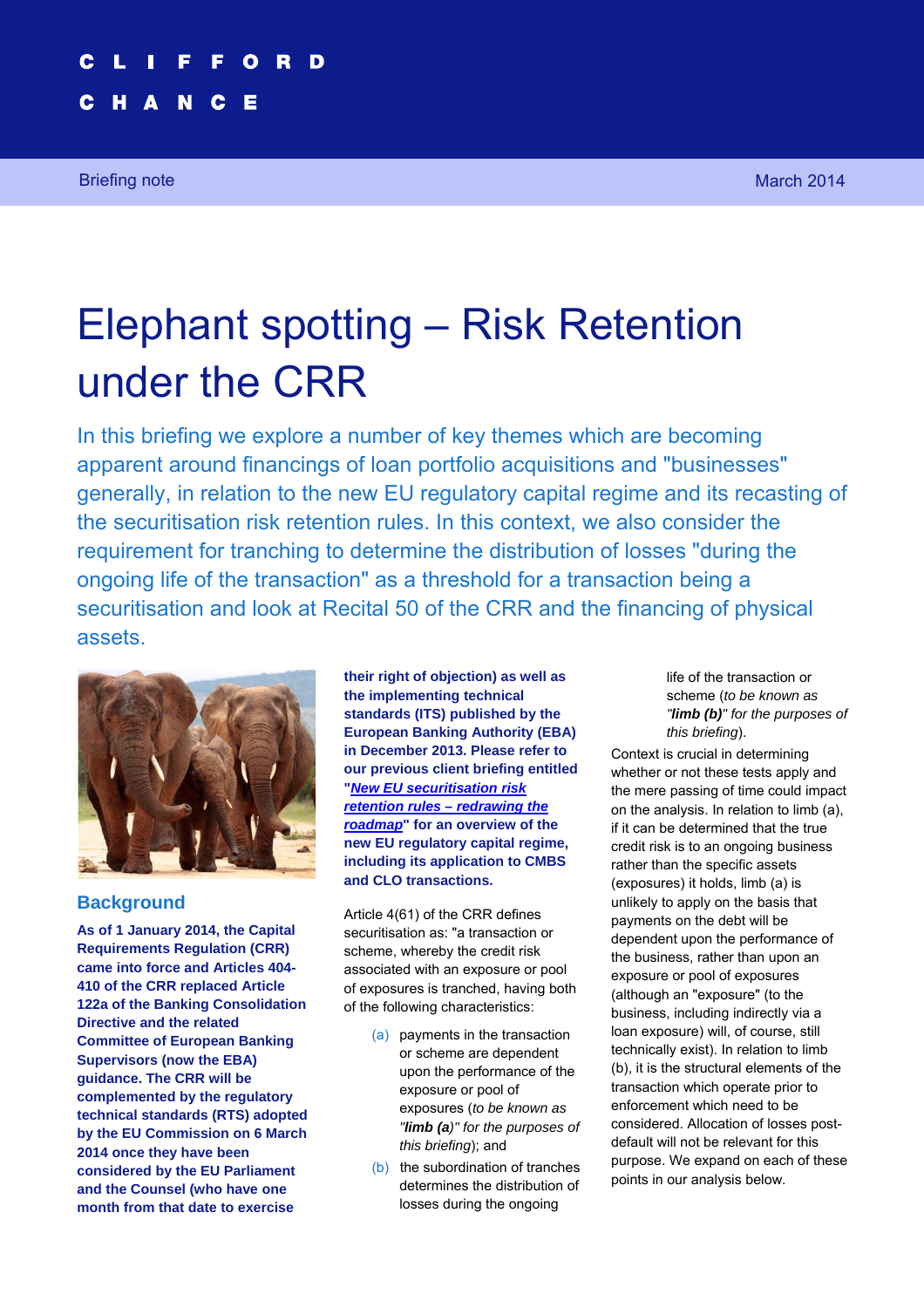The potential breadth of the definition of "securitisation" means that, although some transactions will clearly fall either within, or without, its scope, the position is less clear for many others. Certain types of portfolio acquisition financings and secured corporate deals are good examples of types of transactions that could fall within the definition and regulators have given very little specific guidance on these types of transaction. While the outcome will turn on the particular facts and must be considered on a case by case basis, key factors can be identified to assist with the analysis. Portfolio acquisition financing and secured corporate deals "bump up against" a consideration of whether they are securitisations from different perspectives: loan portfolio acquisitions are similar to securitisations in that they typically finance financial assets but do not fit within the intended rationale of the regulations; secured corporate deals focus on the ability of a "business" to generate cashflow but employ a number of features traditionally associated with securitisations and so care needs to be taken to ensure that they are not, inadvertently, caught by the regulations. In particular, this briefing focuses on the acquisition phase of a portfolio financing, which may have features which are distinguishable from any subsequent refinancing of acquisition debt, as the terms of such refinancing and the passing of time could influence the analysis (for example, the refinancing technique used and the ownership of the assets over time may enable a new potential originator to be identified for a securitisation).

### **Portfolio Acquisition Financing**

An inevitable fall out of the financial crisis has been for banks to delever their balance sheets by selling problem loans and related hedges and crystallising net loss positions. In many cases, these sales have been conducted by way of an auction process under which a number of large portfolios (often non-performing, expired or soon to be expired commercial real estate loan portfolios) have been offered for sale. Private equity real estate funds have been large buyers of these assets as they bring with them the servicing expertise to work out and resolve these loans. The purchase of these portfolios is typically financed through a combination of senior bank debt and sponsor equity which typically takes the form of subordinated debt/junior notes.

These transactions involve on their face the transfer of a pool of exposures funded by debt that (given the presence of senior and junior debt) is likely to be tranched. Optically therefore, these transactions can look like a securitisation. If they were to be treated as securitisations for the purposes of the CRR, it could have a detrimental impact on the use of these structures going forward and/or impact on the liquidity of these transactions on syndication or refinancing. A number of arguments can be made, however, to support the view that these transactions should not be treated as securitisations for the purposes of the CRR. We consider each of these arguments below.

#### **What is the true credit risk? Can it be argued that payments under the debt are not "dependent" on the portfolio of assets?**

If it can be shown that the true credit risk is something other than the performance of the underlying exposure(s), there is a good argument that limb (a) of the definition of securitisation will not apply. An obvious example is where there is a corporate/fund guarantee of all of the corporate debt but other features may also take a transaction outside the scope of the CRR. This might include, for example, the situation where a substantial sponsor or parent would be obliged or economically incentivised to cure a default by providing additional equity or subordinated debt funding, or a transaction where the receivables generated by the asset are sufficiently dependent upon the management and operation of that asset as part of an ongoing business to be considered corporate credit (see also the arguments below in respect of secured corporate and CMBS transactions).

By definition in the case of nonperforming portfolios it is difficult to argue that payments are dependent on the performance of the underlying loans. Rather, the risk underwritten is the achievability of the sponsor's business plan for resolving the underlying loan exposures. This is likely to be apparent from the scope of the loan due diligence exercise which will be tied to ensuring there are no legal impediments to the business plan as well as the key credit terms of the financing, where amortisation, lock-up and sweep requirements and equity release triggers are invariably measured against performance to the business plan. Thus, from an underwriting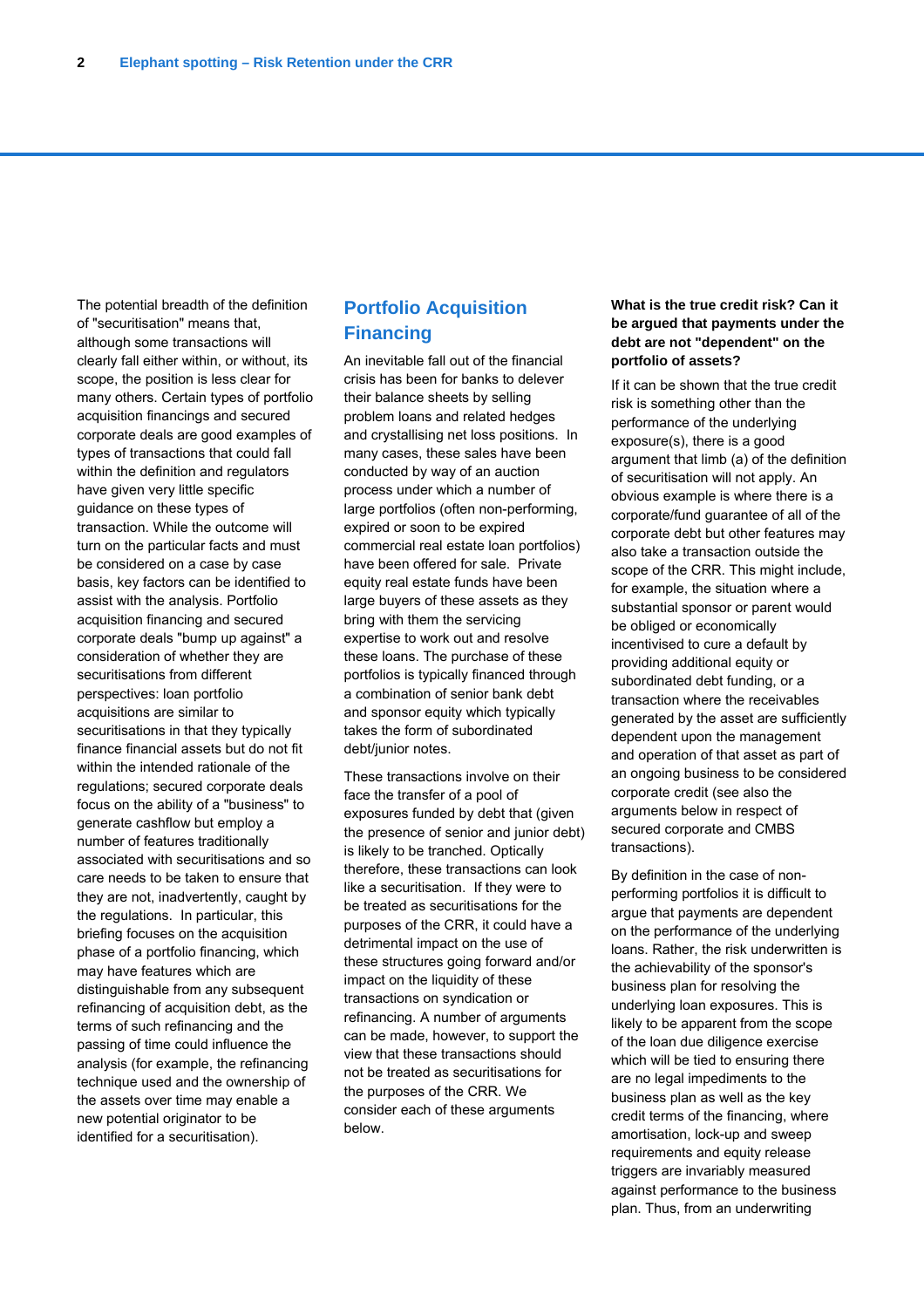

perspective, repayment of the senior debt is principally dependent on the ability and skill of the sponsor or asset manager to work-out the portfolio. Accordingly in this instance, limb (a) of the definition may well not apply, particularly where the passive retention of the underlying assets alone would not be sufficient to facilitate a timely repayment of the debt.

The degree to which payments on the debt are directly tied to the performance of an exposure or pool of exposures is crucial and it is much easier to distinguish transactions which finance the acquisition of portfolios of defaulted assets in this context, for the reasons set out above. Conversely, there is a degree of likelihood that acquisition financings of performing portfolios could constitute securitisations. It should not be assumed, however, that it will always be the case that such an acquisition financing would be a securitisation. Regard must be had to the particular facts and the credit analysis of the entity (purchaser or financier) holding the relevant

exposures. For example, if a heavy emphasis is placed on the management of the portfolio, or if the purchaser intends to realise its investment in some other way, for example, by selling the portfolio to a third party, or if no losses are to be distributed during the life of the financing, it may be possible to view certain of these transactions as dependent on something other than the performance of the portfolio during the life of the transaction, although this may often prove a difficult standard to meet.

Finally, we note that the identity of an obligor in a transaction may also be relevant, for example, if a long-term tenant is a sovereign entity such that the credit risk is to the relevant sovereign then the regulations applicable to sovereign debt may apply instead.

#### **Is there tranching?**

A transaction will only be a securitisation for the purposes of the CRR if there is tranching under limb (b) of the definition, defined as "a contractually established segment of credit risk".

In our view, a transaction funded by a whole loan where the equity interest is provided by way of simple common equity would not constitute tranched debt because the equity is not a contractually established segment of credit risk. However, if the equity interest is held in the form of subordinated debt or profit participating notes, notwithstanding that it may, in economic terms, be a genuine equity interest, the debt like features of these instruments make it very difficult to conclude that they are anything other than "contractually established" segments of credit risk. It is therefore unlikely that limb (b) can be relied on to take the majority of portfolio acquisition deals, which are usually funded by genuine equity in the form of an instrument rather than common equity with only a single class of senior debt, outside the scope of the securitisation rules.

We note that liquidity facilities and hedging agreements that are not exposed to credit risk on the securitised exposures (for example, because the notional under the hedge agreement excludes defaulted receivables) are not generally treated as a portion of credit risk for tranching purposes.

#### **Is it intended to be caught by the CRR?**

If a transaction falls within the definition of "securitisation" the new EU regulatory regime requires the retention requirement to be satisfied by the "originator", "original lender" or "sponsor" of the transaction. None of the parties involved in an outright acquisition of a portfolio of financial assets would have roles which would typically fall within the target of such definitions, suggesting that these transactions were never intended to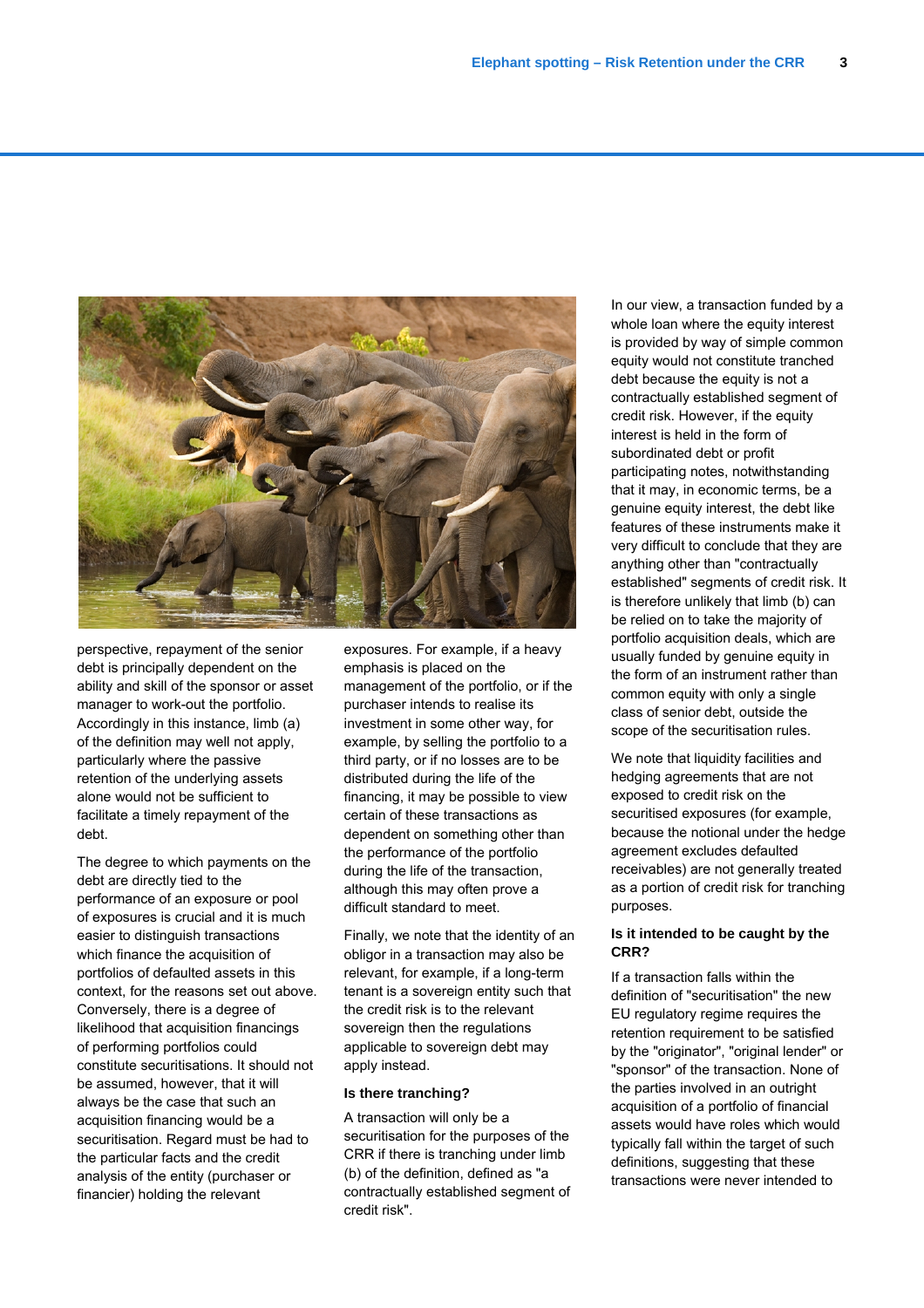be subject to the risk retention provisions of the CRR.

The seller bank could be treated as the "originator" or "original lender" of the exposures. However, the purpose of the transaction is an outright sale of the underlying asset(s) carried out on market terms. As such, the seller is seeking an exit and will not wish to retain an ongoing interest. Indeed, in circumstances where the seller is subject to insolvency proceedings and the sale is being undertaken by an insolvency officer, it is unlikely to be appropriate or even possible for it to do so.

Could the private equity consortium arranging and sponsoring the deal be considered a "sponsor" for the purposes of the CRR? "Sponsor" is defined as a "credit institution or investment firm" which establishes and manages securitisation schemes and, as such, is limited to banks and regulated financial services firms. Moreover, there is typically no issue of securities usually associated with a securitisation scheme and the definition sits oddly with an outright sale and purchase of a portfolio of assets rather than a funding transaction. Nevertheless, in light of the breadth of the securitisation definition and the potential punitive consequences for non-compliance from a capital perspective, we are aware that some market participants have sought to devise structures which (somewhat artificially) can be shown to fall within the securitisation regime and be compliant from a risk retention perspective notwithstanding that they do not resemble or behave like a securitisation in substance. For example, we are aware of structures that have incorporated the use of an intermediary SPV affiliated with the purchaser to purchase and on-sell the assets and hold the retention as

originator. However, this does not change the substance of the transaction, create any better alignment of interests between purchaser and investor or change the economics for the purchaser (being effectively a zero cost option), but it does add complexity.

In conclusion, whilst there is good evidence to suggest that outright disposals of assets are not intended to be caught by the retention requirements of the CRR, this will be subject to uncertainty unless the facts of the particular transaction point to something more concrete, for example, if the true position is an exposure to corporate credit risk or is dependent predominantly upon the ability of an asset manager to workout the portfolio (rather than the performance of a more static pool of exposures), or unless the transaction is structured without tranching, or conversely if it is designed to be clearly a securitisation in a way which artificially fits it within the definition of securitisation. Market participants, including ourselves, would welcome regulatory guidance on these issues to ensure that portfolio acquisition finance continues to be promoted as a useful tool for deleveraging, particularly deleveraging of the European banking system, and disposals (including out of insolvent entities) whilst supporting a secure regulatory environment.

# **Secured Corporate and Single-Asset CMBS Transactions**

Secured corporate transactions involve a number of features traditionally associated with securitisations, for example, the use of a finance vehicle to raise publicly offered notes (and lend the proceeds

intra-group to the existing borrower), the use of cash waterfalls to rank the claims of the different classes of creditors in order of seniority and the use of liquidity facilities to meet shortfalls in scheduled debt service.

The arguments as to why these transactions usually fall outside the scope of the CRR are also well established and include:

- 1. that the real exposure, upon which the notes are dependent, is to the corporate debt of the borrowing group;
- 2. that the use of the two tier obligor/issuer structure is a financing mechanism for a single overarching transaction, with the issuer-borrower loan acting as a pass-through of the corporate credit risk of the group and not a separate transaction of a standalone benefit upon which the notes are dependent. For those transactions that do not rate through insolvency, such as regulated utility transactions, the position is even clearer as investors benefit from a direct guarantee from the operating company;
- 3. (as is often the case on portfolio acquisitions) that the transaction cannot in substance be regarded as having an "originator", "original lender" or "sponsor" for the purposes contemplated in the CRR; and
- 4. (as is often the case on portfolio acquisitions) that the borrowing group always retains a substantial equity interest in the assets being secured for the deal, meaning that there is no misalignment of interest and therefore imposing a 5% retention requirement on the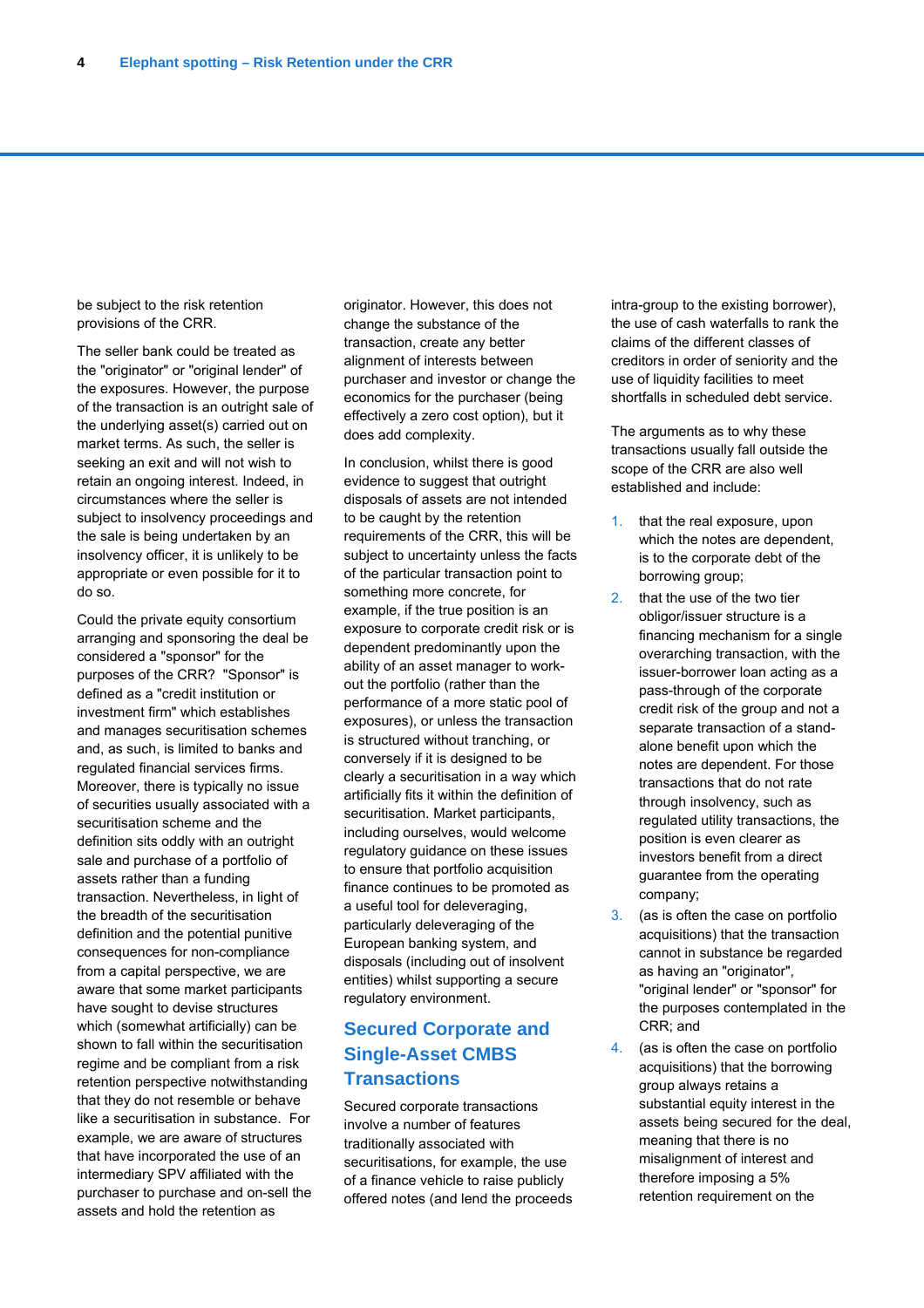obligor group would simply result in a 5% reduction in debt raised.

Consequently, it has generally been accepted for some time now that secured corporate bond transactions involving tranched debt with borrowing group risk are not securitisations and legal analysis is delivered to that effect in connection with these transactions.

Two aspects of secured corporate transactions, however, warrant further analysis: (i) the similarities between some single-asset CMBS transactions and secured corporate deals; (ii) the application of Recital 50 to the financing of physical assets.

#### **Secured Corporate or CMBS?**

The context in which the definition of securitisation is applied will be crucial. In some circumstances it will be obvious that a transaction constitutes corporate credit, whereas other circumstances will require further analysis. A transaction that involves the financing of a hotel or shopping centre may look like a CMBS transaction on its face, but may actually be dependent on the performance of a business. Although often structured using securitisation expertise, including for tax and ratings purposes, a transaction that finances a hotel or shopping centre will usually be supported by an ongoing business with a genuine equity interest and there may be good legal and/or commercial reasons for that business to finance its real estate assets through a series of single-asset financings as opposed to more traditional corporate finance.

The arguments put forward as to why a secured corporate transaction is not a "securitisation" will often apply to these types of transaction as well, provided the transaction finances a

single and not multiple businesses (notwithstanding that it may involve multiple loans to such business or multiple properties). The analysis is more complicated, however, as the underlying exposure is not pure corporate debt but a combination of the underlying portfolio of assets, the corporate element contributed by the active management of the asset as an ongoing business and the economic incentive to continue to support the business should it perform poorly at any time. Whether a transaction falls within, or without, the securitisation regime will often be a matter of degree dependent on whether the corporate aspects of the transaction are sufficient to support the argument that it is really corporate debt. To take the example of a shopping centre, the letting of each retail unit is an evolving asset that requires constant management, and not a static receivable. Moreover, each retail unit is dependent on each other retail unit and the general management of the centre, with income varying depending on the number, range and quality of the other tenants, the ability of the manager to attract tenants and the success of the shopping centre as a whole. In relation to a hotel, the credit would be dependent on the ability of the manager to attract guests, to maintain consistently high levels of occupation and service and to run the hotel efficiently. Factors that may influence the outcome of the analysis might include the size of the obligor interest in the business, the role of the manager or operator and how crucial its role is to ensuring the business generates sufficient income to service the debt, plus whether the manager or operator is part of (or an affiliate of) the borrower group or a third party.

To give an indication of how the

analysis can vary depending on the particular circumstances consider, for example, the situation where there is a separate financing of five different hotel assets by way of five separate loans made by the same lender but to separate hotel businesses. It is unlikely that these transactions are securitisations, even if there is subordinated debt, on the basis that the true credit risk of each transaction is to the corporate credit of the particular hotel business. However, if the lender's interest in each of the five loans were sold to an SPV and refinanced by way of a note issuance backed by the interest in each of those five loans, there is a strong argument that the wider transaction is effectively transformed into a securitisation for the purposes of the regulation, unless there is no credit tranching or the lender otherwise retains 100% of the notes for the life of the transaction. This analysis would likely differ again if there were five loans made to the same hotel business, in which case the transaction would continue to look like a corporate exposure even if each of the five loans were transferred to an issuer SPV and refinanced by way of note issuance.

#### **Recital 50**

Recital 50 of the CRR states that "an exposure that creates a direct payment obligation for a transaction or scheme used to finance or operate physical assets should not be considered an exposure to a securitisation, even if the transaction or scheme has payment obligations of different seniority". This wording replicates the wording previously set out in Article 86 of the Banking Consolidation Directive and as such is not a new provision.

CMBS transactions are one method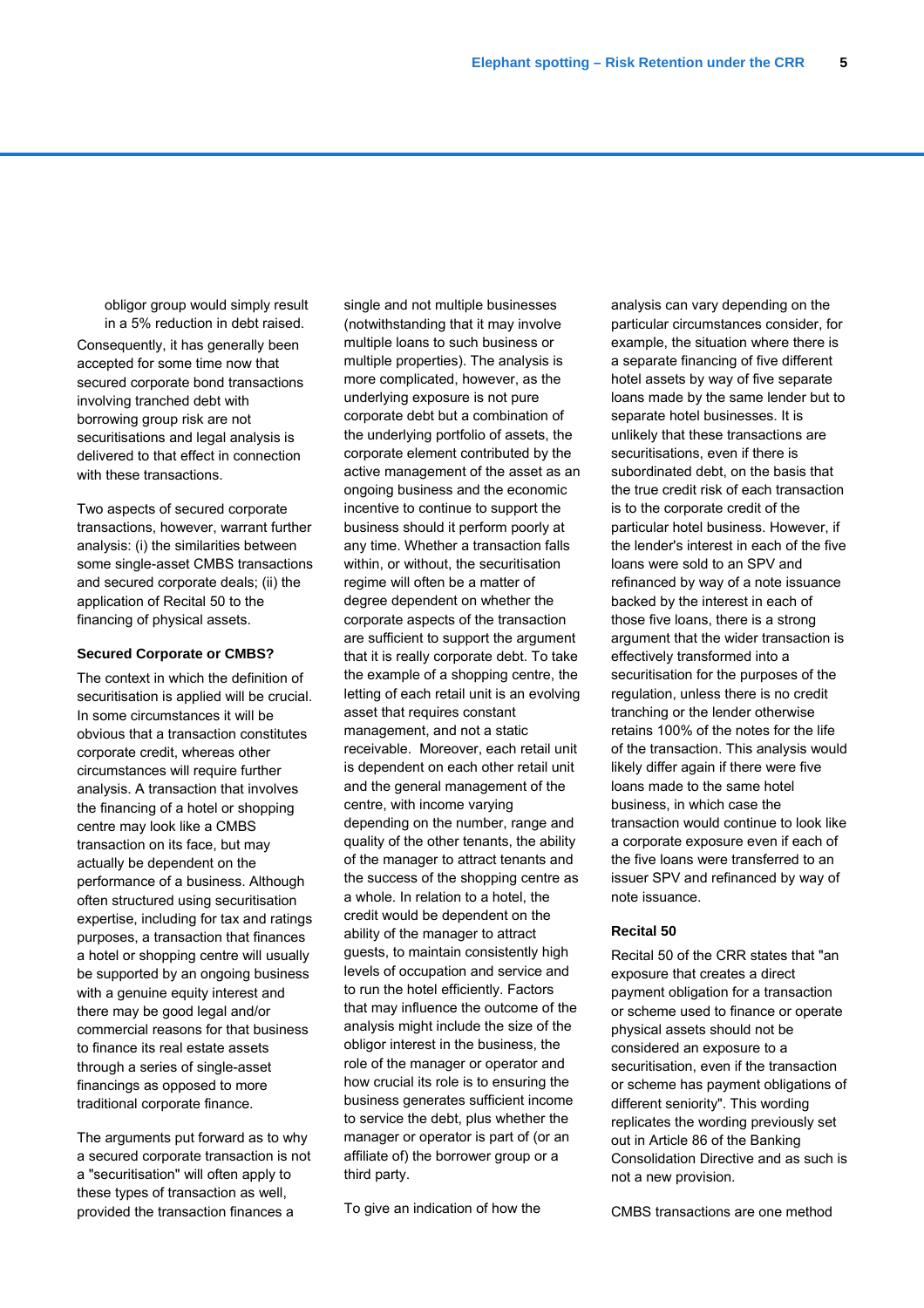of financing the operation of real estate assets and some secured corporate transactions will involve the financing of physical assets as well. There has been some consideration given in the market as to whether or not Recital 50 can be relied on to argue that these types of transaction are not securitisations at all for the purposes of the CRR.

In our view, this would be a hasty conclusion to reach for all CMBS transactions in light of the fact that the risk retention requirements of the Banking Consolidation Directive were introduced to address concerns raised primarily around over-heated securitisation markets, which, in this context, notably included the CMBS market which suffered following the crash in commercial property prices. Recital 50 also needs to be considered in light of the wider regulatory regime which requires each exposure to be assigned to one of the classes of exposure set out in Article 147 of the RTS at paragraph 2. Exposures to corporate risk and exposures to securitisations are separate classes and a transaction cannot fall into both. Article 147 goes on to define a separate sub-category of corporate exposure as "specialised lending exposures" created specifically to finance or operate physical assets where the contractual arrangements give the lender a substantial degree of control over the assets and the primary source of repayment is the income generated by the assets (rather than the independent capacity of a broader commercial enterprise). We would note that specialised lending would typically apply, for example, to asset and project finance transactions.

In our view, the better argument is that Recital 50 has been included in the RTS to clarify that "specialised lending exposures" will not constitute "securitisation exposures" notwithstanding that they may well have similar features, rather than a blanket exception for real estate finance not being treated as a securitisation. Finally, we would note that although falling into the specialised lending regime would take a transaction outside the scope of the risk retention rules, treatment as specialised lending would then also need to be applied.

# **Distribution of Losses – Ongoing Life of the Transaction**

The final issue to be considered in this client briefing is the requirement of limb (b) that tranches should determine the "distribution of losses during the ongoing life of the transaction".

Where it can be shown that the probability of default across the tranches is the same (for example, where the credit risk for non-payment on each class of debt is the same corporate exposure and that it is only the loss given default that will vary between tranches on enforcement), limb (b) of the definition of securitisation does not apply. Another example of this is where the life of the transaction will terminate as soon as a loss on an underlying exposure occurs and is allocated to a junior tranche which then immediately triggers a default. We would distinguish the above from the situation where a non-payment on a class of notes is deferred until the final maturity date. As there is always the potential for the default to be cured (at least technically), actual loss will not be incurred on the junior debt until the life of the transaction has

ended. However, the losses incurred on the underlying assets are likely in our view to be considered to be "distributed" to the junior classes as soon as such losses are sufficient to trigger the deferral of an amount which would otherwise be payable on a junior class. Furthermore, we consider that a notional allocation of losses on a transaction that incorporates a principal deficiency ledger (PDL) feature, even where interest continues to be paid in full by reference to the non-written down balance, would also be caught. We would consider the requirements of limb (b) to be met in both the situations (deferral and PDL) described above.

### **Conclusion**

Detailed analysis will always be required to be carried out for portfolio financing and hybrid CMBS/secured corporate transactions to determine whether or not they fall within the regulatory regime for securitisations contained in the CRR and context is crucial. The analysis above shows that while it will depend on the particular facts, there are often good arguments to support the view that many of these transactions should fall outside the scope of the new regime. This should not be surprising as their substance and the thrust and intent of the regulations is not consistent with such transactions being treated as securitisations.

Finally, regulatory guidance on these issues would be welcomed by the market to ensure that parties with exposures to these types of transaction can determine whether or not a transaction is a securitisation for the purposes of the CRR on the basis of clear and consistently applied policy.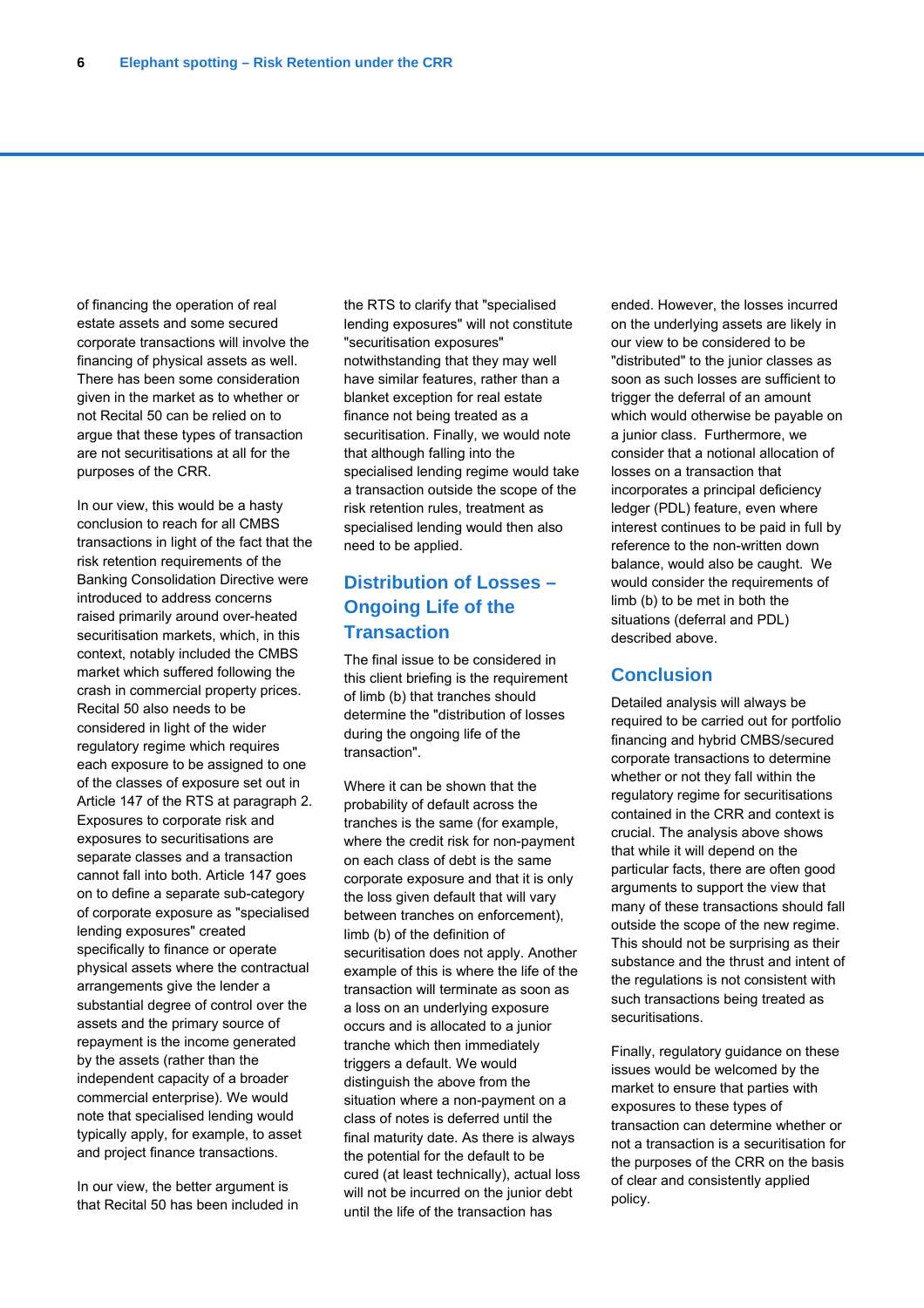# **Authors**



**Steve Curtis**  Partner, London

E: steve.curtis @cliffordchance.com

# **Other Contacts**



**Andrew Forryan**  Partner, London

E: andrew.forryan @cliffordchance.com



**Kevin Ingram**  Partner, London

E: kevin.ingram @cliffordchance.com



**Kathryn James**  Senior Associate, London

E: kathryn.james @cliffordchance.com



**Arne Klüwer**  Partner, Frankfurt E: arne.kluewer @cliffordchance.com



**Oliver Kronat**  Partner, Frankfurt E: oliver.kronat @cliffordchance.com



**Peter Scherer**  Partner, Frankfurt E: peter.scherer @cliffordchance.com



**Kirti Vasu**  Partner, Frankfurt E: kirti.vasu @cliffordchance.com